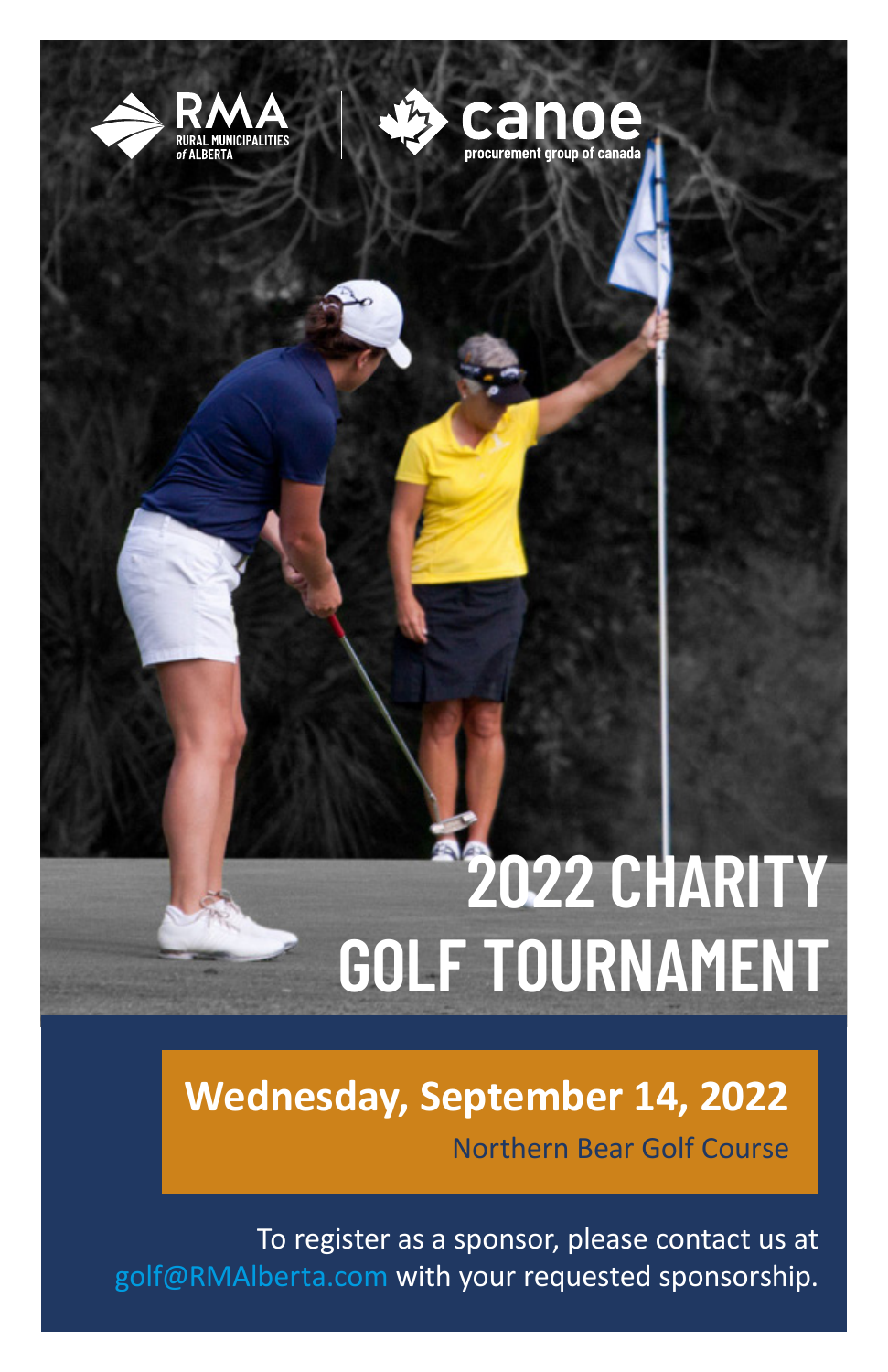## **GOLF TOURNAMENT PARTNERSHIP**

|          |                 | <b>Meal Partnership: Dinner</b>                                                                                                                     |  |
|----------|-----------------|-----------------------------------------------------------------------------------------------------------------------------------------------------|--|
| PLATINUM | Fees:           | \$3,000                                                                                                                                             |  |
|          | <b>Details:</b> | Sponsor recognition at the tournament dinner.<br>Dinner includes a hearty steak with a variety of sides<br>in a buffet-style reception for golfers. |  |

| 000 | <b>Meal Partnership: Breakfast</b> |                                                                                                                                       |  |
|-----|------------------------------------|---------------------------------------------------------------------------------------------------------------------------------------|--|
|     | Fees:                              | \$2,500                                                                                                                               |  |
|     | Details:                           | Sponsor recognition at the tournament breakfast.<br>Breakfast includes an appetizing meal in a<br>buffet-style reception for golfers. |  |

| <u>ဟ</u> | <b>Golf Cart</b> |                                                                                                         |
|----------|------------------|---------------------------------------------------------------------------------------------------------|
| F,       | Fees:            | <b>CONTRACTOR</b><br>\$2,000                                                                            |
|          | <b>Details:</b>  | Your logo at the cart loading area where<br>the kickoff speech takes place before the<br>shotgun start. |

**CONTINUED ON NEXT PAGE**